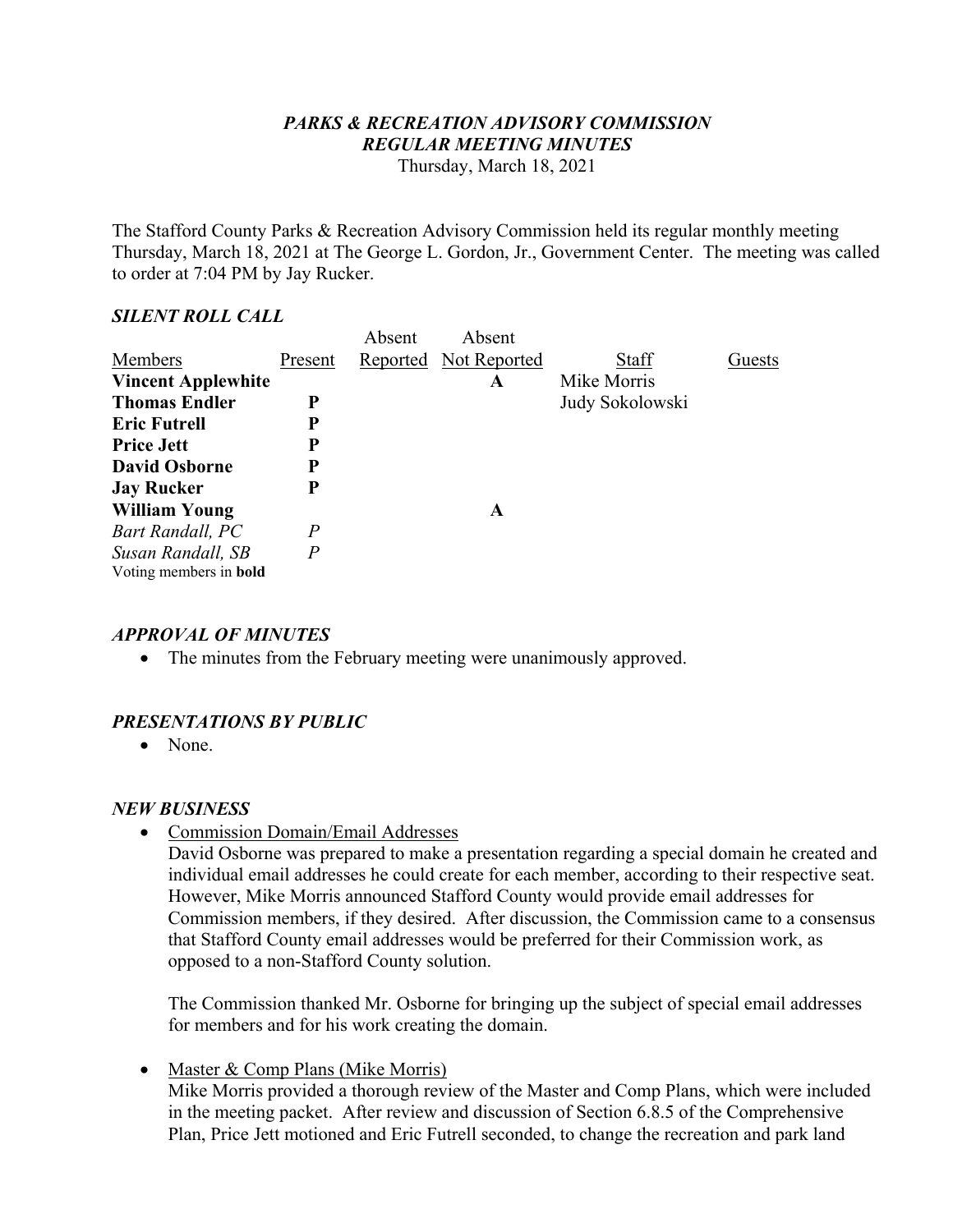*Parks and Recreation Advisory Commission 3/18/21 Meeting Minutes Page 2 of 3* 

> acreage requirement from 20 acres/1000 residents to 12 acres/1000 residents. Motion carried unanimously.

## *UNFINISHED BUSINESS*

• Revised Bylaws (Mike Morris) Mike Morris reviewed the revised bylaws as approved by the County Attorney. The bylaws were included in the meeting packet.

# *LIAISON REPORTS*

- Planning Commission Liaison (Bart Randall)
	- o No update; however, Mr. Randall will advise the Planning Commission of the P&R Commission's change to the revised recreational and park land requirement of 12 acres/1000 residents.
- School Board Liaison (Susan Randall)
	- o Schools will begin a 4-day week on 4/25/21
	- o Summer learning has begun
	- o Supt. Kizner announced his cancer to the public and is undergoing treatment
	- o Schools desire to go to a full-time schedule in the fall
	- o Stadiums are only at 17% capacity per Governor's Order
	- o Schools can host 5,000 for graduation

# *COMMISSION MEMBER COMMENTS*

- Eric Futrell expressed his desire to see more volleyball courts in Stafford, in addition to the two courts at Curtis Park, and offered his full support for them.
- Price Jett asked for an update on the light show. Mike Morris said this event was submitted with the Department's FY2022 budget submission; however, so far several reductions were made among the new initiatives in the County's total proposed budget amount to get to the Board's desired tax rate of 98 cents.

# *DIRECTOR'S REPORT (Mike Morris)*

- Stafford Soccer hosted the Annual St. Patty's Day Tournament last weekend with 150 teams
- Soccer season begins in a few weeks
- Flag Football at Embrey Mill Park will begin  $3/22/21$
- Youth Volleyball Clinic will be held 3/20/21; Youth Volleyball League at Courthouse Community Center will begin 5/1/21
- We are programming recreational activities at 80% of our normal programming schedule

# *ADJOURNMENT*

- The meeting adjourned at 8:39 PM.
- :jls *Minutes approved 4/15/21*